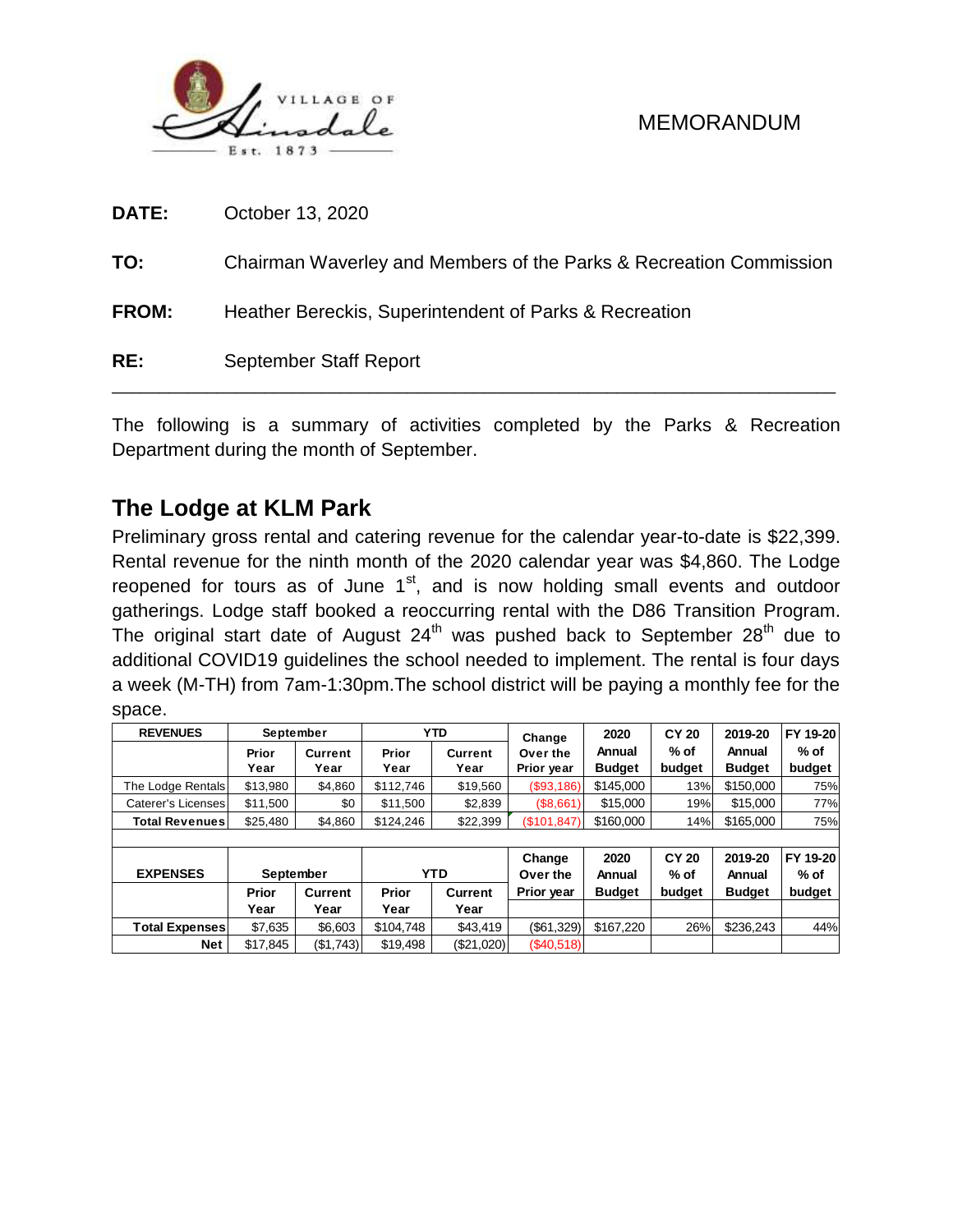

| The Lodge Gross Monthly Revenues |    |         |    |           |              |           |    |                                                                              |     |           |    |           |    |           |     |                         |    |           |    |          |
|----------------------------------|----|---------|----|-----------|--------------|-----------|----|------------------------------------------------------------------------------|-----|-----------|----|-----------|----|-----------|-----|-------------------------|----|-----------|----|----------|
| Month                            |    |         |    |           |              |           |    | 2011/12 FY 2012/13 FY 2013/14 FY 2014/15 FY 2015/16 FY 2016/17 FY 2017/18 FY |     |           |    |           |    |           |     | ' 2018/19 FY 2019/20 FY |    |           |    | 2020 CY  |
| May                              |    | 8,561   |    | 8,801     | S            | 16,796    | \$ | 13,745                                                                       | \$. | 16,000    | \$ | 12,200    | \$ | 9,725     |     | \$13,675                | \$ | 16,744    |    |          |
| June                             | S. | 11,156  |    | 10,745    |              | 26,818    | S  | 17,450                                                                       | S   | 22,770    | S  | 22,845    | S  | 12,495    |     | \$23,045                | s  | 17,494    |    |          |
| July                             | S  | 13,559  |    | 9,786     | S            | 18,650    | S  | 12,909                                                                       | S   | 27,475    | S  | 12,550    |    | 15,000    | \$. | 16,874                  | S  | 17,466    | S  | 2,625    |
| August                           | S. | 17,759  | S. | 18,880    | S            | 19,579    | S  | 25,350                                                                       | Ś.  | 24,775    | S  | 11,500    | S  | 18,555    |     | \$15,205                | S  | 17,395    | S  | 2,000    |
| September                        | s  | 14,823  | S. | 14,498    | <sub>S</sub> | 12,137    | S  | 24,510                                                                       | s   | 15,250    | s  | 12,645    | s  | 15,410    |     | \$27,860                | s  | 13,980    |    | 4,860    |
| October                          | s  | 16,347  | S  | 15,589    | S            | 14,825    | S  | 23,985                                                                       | Ś   | 25,580    | S  | 21,045    | S  | 15,180    | \$. | 12.770                  | S  | 24,085    |    |          |
| November                         | s  | 8,256   | s  | 11,612    |              | 8,580     | S  | 14,724                                                                       | s   | 14,825    | S  | 6,700     | S  | 12,500    | \$. | 13,450                  | S  | 13,365    |    |          |
| December                         | S  | 8,853   |    | 10,265    |              | 13,366    | S  | 17,290                                                                       | S   | 17,200    | Ś  | 13,457    |    | 8,125     | Ś   | 9,125                   | Ś  | 14,774    |    |          |
| January                          | \$ | 1,302   |    | 4,489     |              | 250       |    | 8,450                                                                        |     | 2,850     |    | 4,624     |    | 18,089    | S   | 6,855                   |    |           | \$ | 8,475    |
| February                         | \$ | 2,301   |    | 6,981     |              | 7,575     | S  | 3,120                                                                        |     | 2,400     | Ś  | 4,550     | S  | 2,495     | S   | 1,725                   |    |           | Ś  | 1,100    |
| March                            | \$ | 2,506   |    | 7,669     |              | 4,245     | s  | 6,725                                                                        |     | 8,945     |    | 5,944     |    | 8,045     |     | 9,804                   |    |           |    | 500      |
| April                            | Ś. | 2,384   | S  | 4,365     |              | 3,600     | S  | 12,695                                                                       | S   | 9,125     | S  | 4,300     | S  | 7,482     | s   | 2,700                   |    |           |    |          |
| total                            | Ś. | 107.807 |    | \$123,680 |              | \$146,421 |    | 180,953                                                                      |     | \$187,195 |    | \$132,360 |    | \$143,101 |     | \$153,088               |    | \$135,303 |    | \$19,560 |

The graph below shows the past three years of Lodge revenue and the upcoming years' projections. Future projections are based on what is currently booked. Also included is a graph indicating the number of monthly reservations. Typically events are booked 6-18 months in advance of the rentals; however, if there are vacancies, staff will accept reservations within 5 days of an event. These tracking devices will be updated monthly.

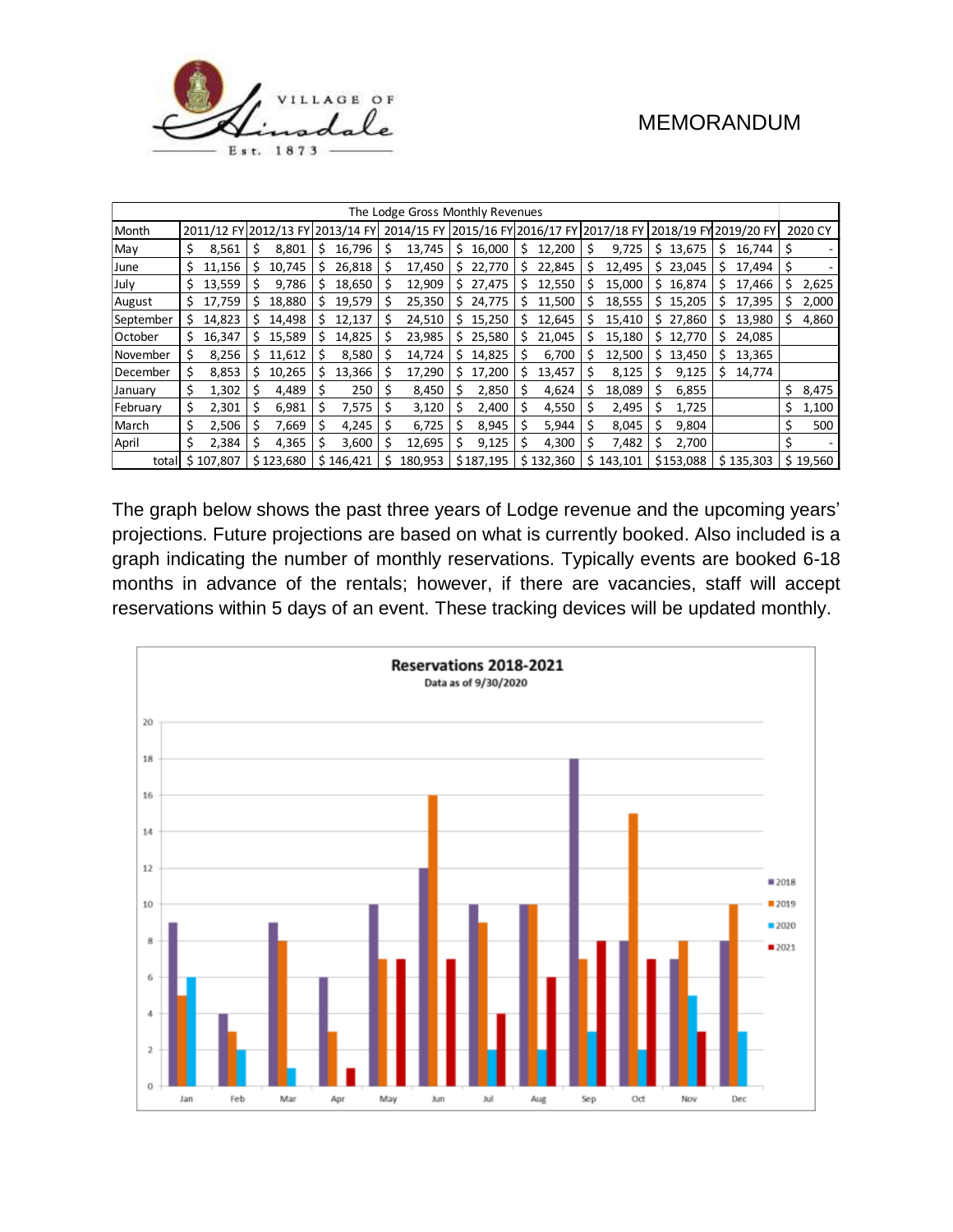



Staff is currently working with the approved marketing plan from the 2020 CY, including the addition of Search Engine Optimization (SEO) and progressive marketing through The Knot. The committee is now working on reviewing charges for caterers and single use vendors. A stub year on vendor licenses was implemented, so they align with the new calendar year budget, and then a full 12 months starting in January 2021.

# **Upcoming Brochure & Activities**

The fall/winter seasonal brochure was released digitally on July  $27<sup>th</sup>$ , and program registration began on August  $3<sup>rd</sup>$ . The move to digital was due to the uncertainty still surrounding the COVID-19 pandemic. With the changes made to the summer programming, the print brochure was inaccurate and staff was unable to make changes to it. Instead staff has to recreate a digital brochure with accurate information. For the time being, moving to a digital brochure will not only allow staff flexibility in editing any programs and events that change, but will also save the village over \$7,000 for the season. Postcards were mailed to all residences informing them of this change, where to view the brochure, and highlighting important dates.